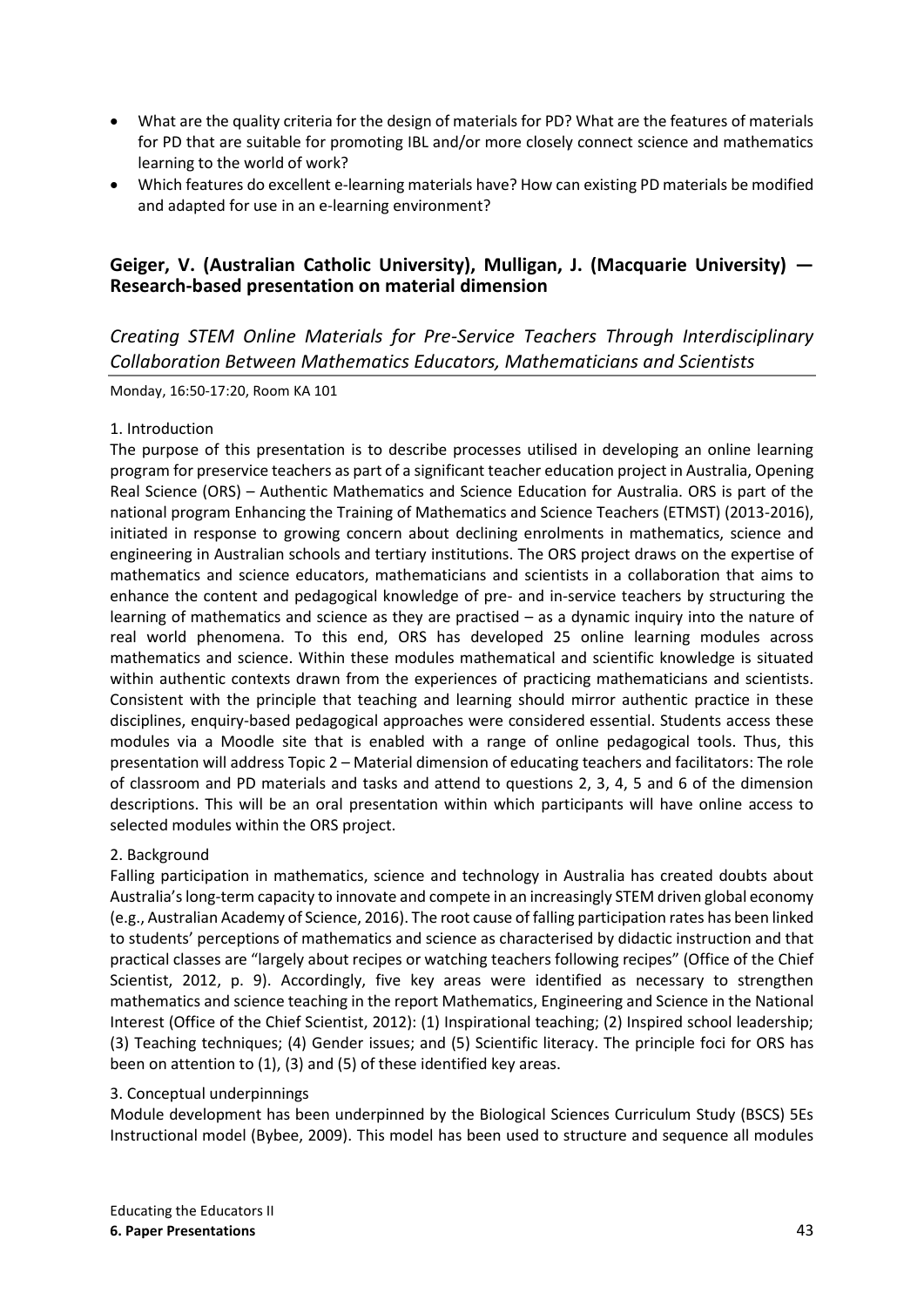across the project. The 5Es enquirybased approach to science education consists of five phases: engagement, exploration, explanation, elaboration and evaluation. Each phase has a role in developing students' understanding of scientific and technological knowledge, attributes and skills (Bybee, 2009). A summary description of these phases is set out in Table 1.

|  |  |  |  | Table 1. Summary description of the 5Es instructional model (Bybee, 2009, p.8) |  |  |  |
|--|--|--|--|--------------------------------------------------------------------------------|--|--|--|
|--|--|--|--|--------------------------------------------------------------------------------|--|--|--|

| Engagement  | The teacher or a curriculum task assesses the learners' prior knowledge and helps<br>them become engaged in a new concept through the use of short activities that<br>promote curiosity and elicit prior knowledge. The activity should make connections<br>between past and present learning experiences, expose prior conceptions, and<br>organize students' thinking toward the learning outcomes of current activities.                                                                                                                             |
|-------------|---------------------------------------------------------------------------------------------------------------------------------------------------------------------------------------------------------------------------------------------------------------------------------------------------------------------------------------------------------------------------------------------------------------------------------------------------------------------------------------------------------------------------------------------------------|
| Exploration | Exploration experiences provide students with a common base of activities within<br>which current concepts (i.e., misconceptions), processes, and skills are identified<br>and conceptual change is facilitated. Learners may complete lab activities that help<br>them use prior knowledge to generate new ideas, explore questions and<br>possibilities, and design and conduct a preliminary investigation.                                                                                                                                          |
| Explanation | The explanation phase focuses students' attention on a particular aspect of their<br>engagement and exploration experiences and provides opportunities to<br>demonstrate their conceptual understanding, process skills, or behaviors. This<br>phase also provides opportunities for teachers to directly introduce a concept,<br>process, or skill. Learners explain their understanding of the concept. An explanation<br>from the teacher or the curriculum may guide them toward a deeper understanding,<br>which is a critical part of this phase. |
| Elaboration | Teachers challenge and extend students' conceptual understanding and skills.<br>Through new experiences, the students develop deeper and broader understanding,<br>more information, and adequate skills. Students apply their understanding of the<br>concept by conducting additional activities.                                                                                                                                                                                                                                                     |
| Evaluation  | The evaluation phase encourages students to assess their understanding and<br>abilities and provides opportunities for teachers to evaluate student progress<br>toward achieving the educational objectives.                                                                                                                                                                                                                                                                                                                                            |

## 4. An exemplar module

In this section, the processes engaged to develop a module on mathematical modelling, Modelling the present: Predicting the future, is presented to illustrate a typical approach to material development. The module team consisted of eight academics with backgrounds in mathematics, science, and mathematics and science education volunteered expertise in biological evolution, financial mathematics, astrophysics and environmental science as well as experience in the teaching and learning of mathematical modelling and instructional design. The process of module development was collaborative and emergent consisting of four phases: selection of content, identifying structure, and planning for subsequent phases; initial case study development; draft case study review; and finalisation of the module by linking of case studies. Case studies were identified through discussion of contexts that had the potential to promote students understanding of mathematical modelling and settled on the following topics: evolution and transmission of disease-causing agents (epidemiology); effect of market forces on the stock exchange in relation to investment and risk (financial mathematics); nature of eclipsing binary stars (astrophysics); and impact of pollution in waterways (environmental chemistry). This decision led to a subsequent discussion of how to organise the case studies within the module in a manner consistent with the 5Es model and within the constraint of 36-